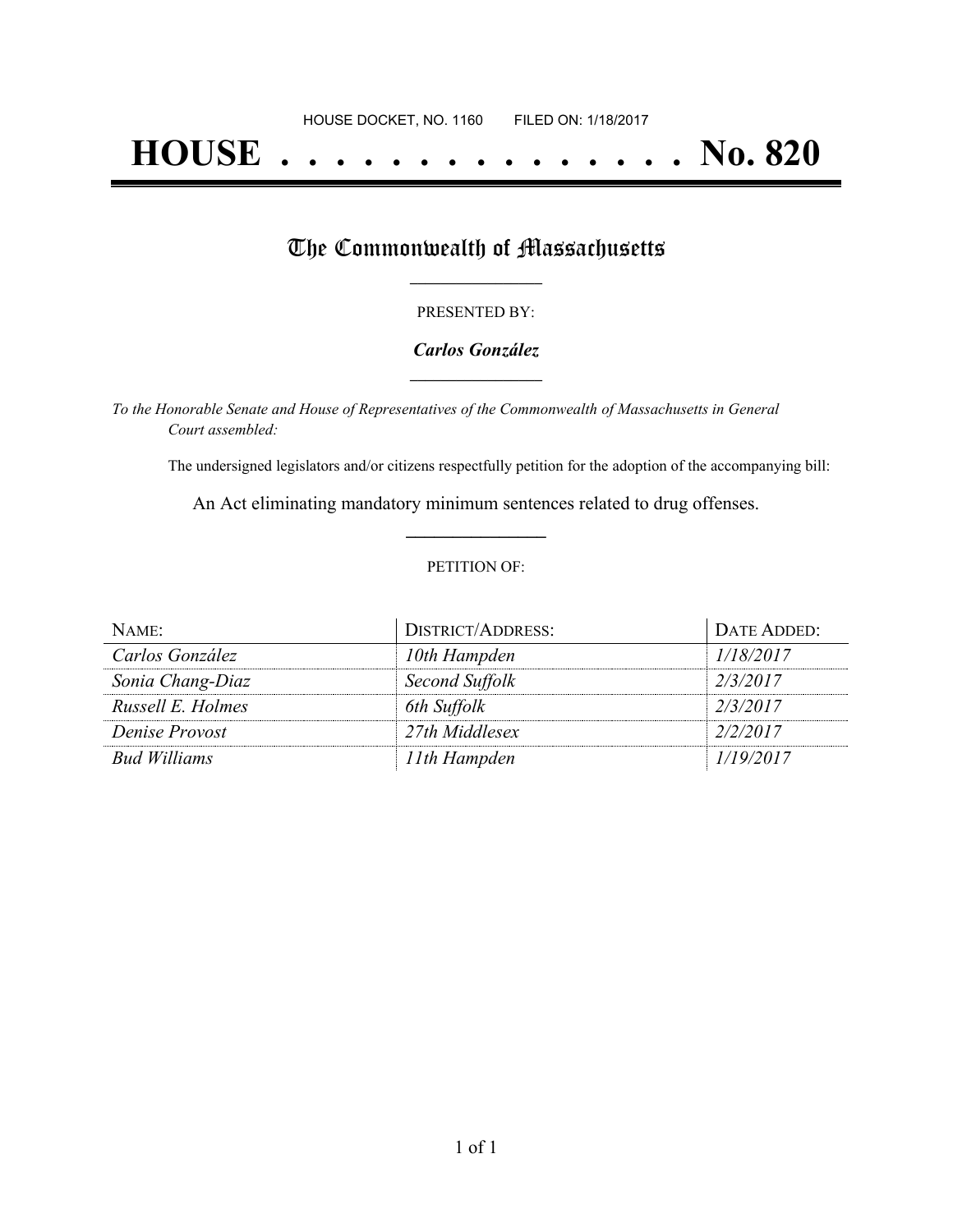## **HOUSE . . . . . . . . . . . . . . . No. 820**

By Mr. Gonzalez of Springfield, a petition (accompanied by bill, House, No. 820) of Carlos Gonzalez and others relative to eliminating mandatory minimum sentences related to drug offenses. The Judiciary.

### [SIMILAR MATTER FILED IN PREVIOUS SESSION SEE HOUSE, NO. *1620* OF 2015-2016.]

## The Commonwealth of Massachusetts

**In the One Hundred and Ninetieth General Court (2017-2018) \_\_\_\_\_\_\_\_\_\_\_\_\_\_\_**

**\_\_\_\_\_\_\_\_\_\_\_\_\_\_\_**

An Act eliminating mandatory minimum sentences related to drug offenses.

Be it enacted by the Senate and House of Representatives in General Court assembled, and by the authority *of the same, as follows:*

- 1 SECTION 1. Section 32 of chapter 94C of the General Laws, as appearing in the 2012
- 2 Official Edition, is hereby amended by
- 3 (a) Striking out the words "less than one thousand nor" in subsection (a);
- 4 (b) Striking out the words "less than  $3\frac{1}{2}$  nor" in subsection (b) and further striking

5 the second sentence in the said subsection and inserting in place thereof the following sentence:-

- 6 No sentence imposed under the provisions of this section shall be punished by a fine of more
- 7 than twenty-five thousand dollars;
- 8 (c) Repealing subsection (c).
- 9 SECTION 2. Section 32A of said chapter 94C, as so appearing, is hereby amended by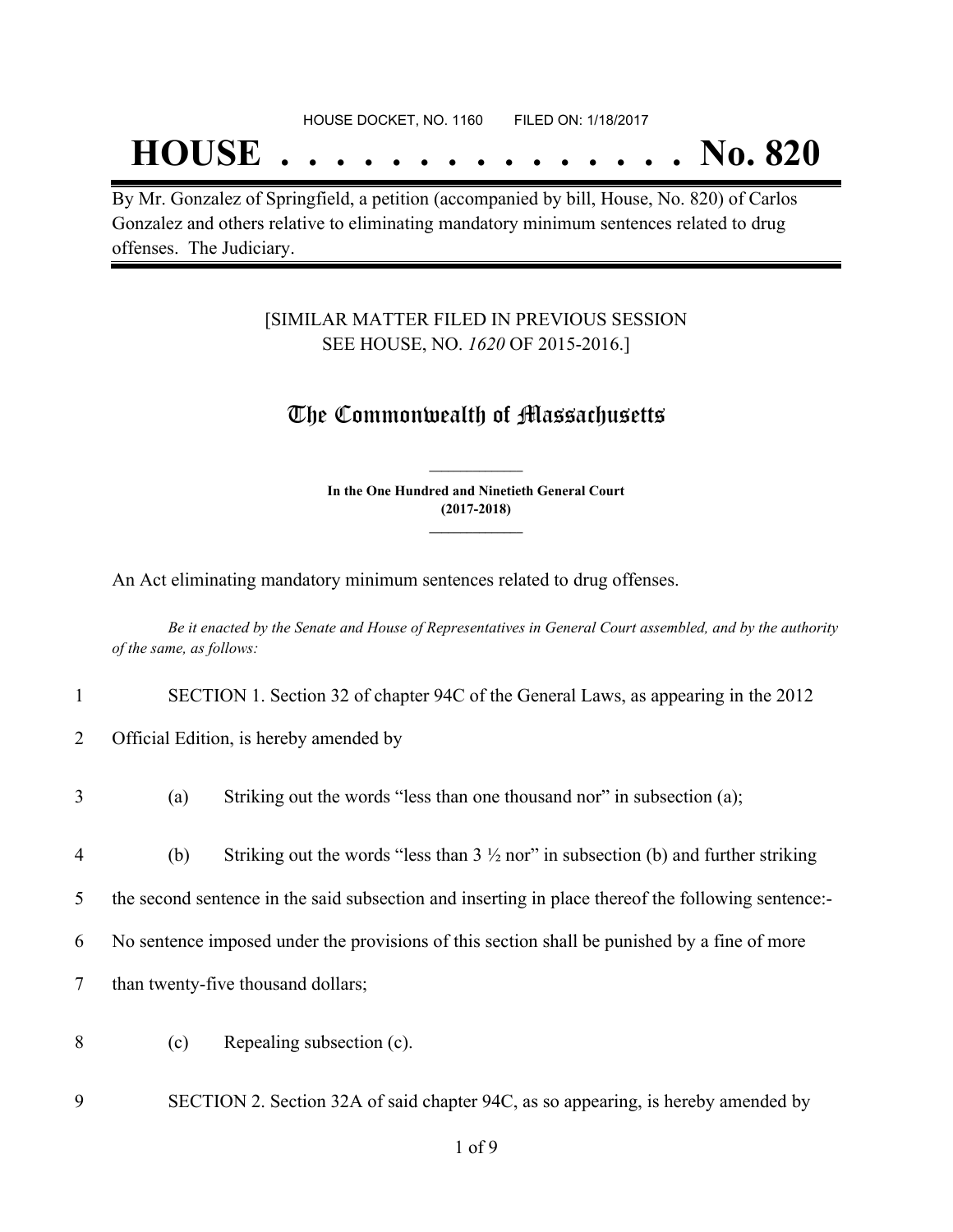(a) Striking out the words "less than one thousand nor" in subsection (a);

 (b) Striking out the words "less than 2 nor" in subsection (b) and further striking the second sentence in the said subsection and inserting in place thereof the following sentence:- No sentence imposed under the provisions of this section shall be punished by a fine of more than twenty-five thousand dollars;

- (c) Striking out the words "less than two and one-half nor" and the words "less than one nor" in subsection (c) and further striking the second sentence in the said subsection and inserting in place thereof the following sentence:- No sentence imposed under the provisions of this section shall be punished by a fine of more than ten thousand dollars;
- 19 (d) Striking out the words "less than  $3\frac{1}{2}$  nor" and further the words "less than two thousand five hundred nor" and further the words "but not in lieu of the mandatory minimum term of imprisonment, as established herein" in subsection (d)
- (e) Repealing subsection (e).
- SECTION 3. Section 32B of said chapter 94C, as so appearing, is hereby amended by
- (a) Striking out the words "less than five hundred nor" in subsection (a);
- (b) Striking out the words "less than two and one-half nor" and the words "less than 18 months nor" in subsection (b) and further striking the second sentence in the said subsection 27 and inserting in place thereof the following sentence: No sentence imposed under the provisions of this section shall be punished by a fine of more than ten thousand dollars;
- (c) Repealing subsection (c).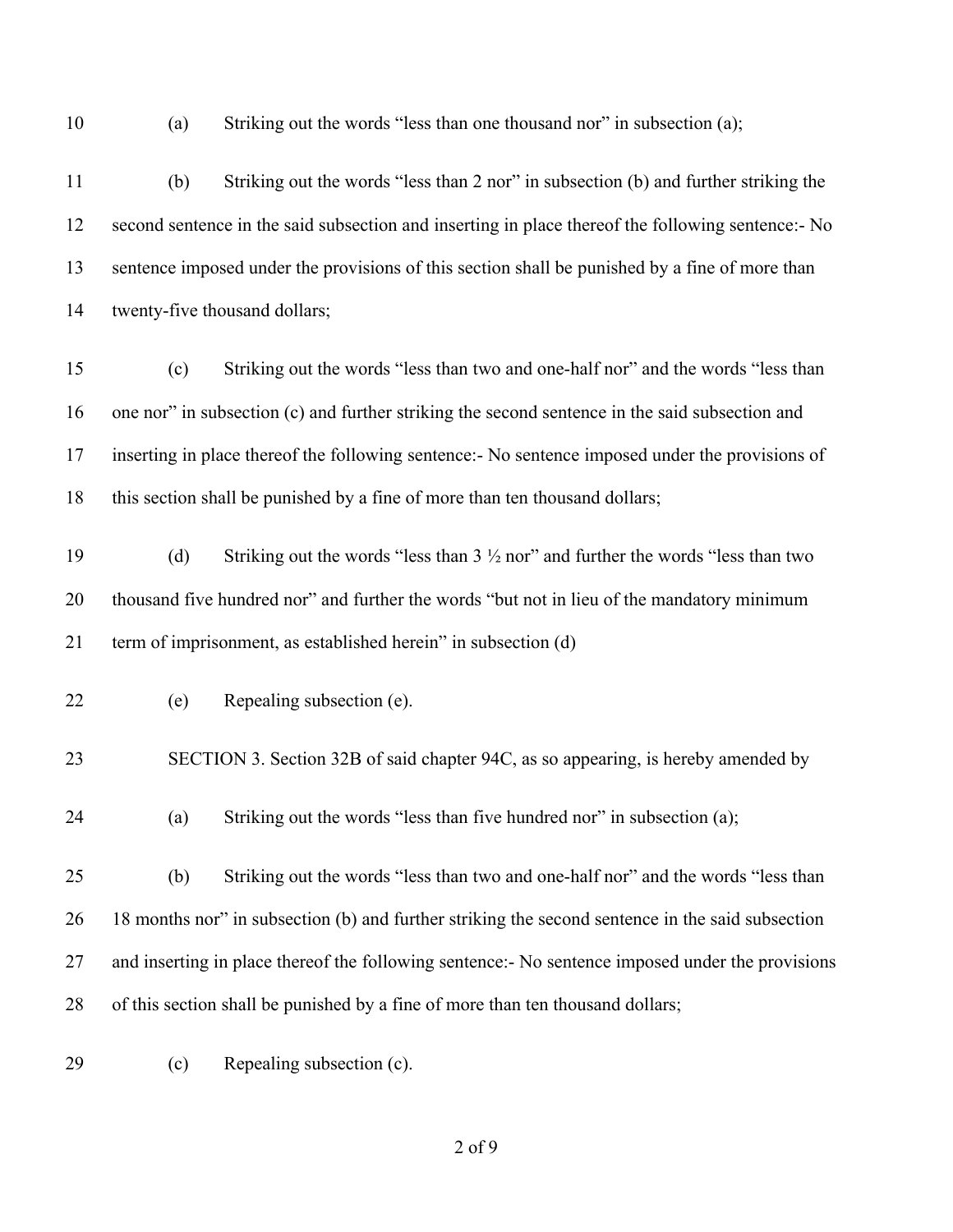| 30 | SECTION 4. Section 32C of said chapter 94C, as so appearing, is hereby amended by                      |  |  |
|----|--------------------------------------------------------------------------------------------------------|--|--|
| 31 | Striking out the words "less than five hundred nor" in subsection (a);<br>(a)                          |  |  |
| 32 | Striking out the words "less than one nor" and further the words "less than one<br>(b)                 |  |  |
| 33 | thousand nor" in subsection (b).                                                                       |  |  |
| 34 | SECTION 5. Section 32D of said chapter 94C, as so appearing, is hereby amended by                      |  |  |
| 35 | Striking out the words "less than two hundred and fifty nor" in subsection (a);<br>(a)                 |  |  |
| 36 | Striking out the words "less than five hundred nor" in subsection (b).<br>(b)                          |  |  |
| 37 | SECTION 6. Subsection (a) of section 32E of said chapter 94C, as so appearing, is                      |  |  |
| 38 | hereby amended by                                                                                      |  |  |
| 39 | Striking out the words "less than two and one-half nor" and the words "less than<br>(a)                |  |  |
| 40 | one nor" in paragraph (1) and further striking the second sentence in the said subsection and          |  |  |
| 41 | inserting in place thereof the following sentence:- No sentence imposed under the provisions of        |  |  |
| 42 | this section shall be punished by a fine of more than ten thousand dollars;                            |  |  |
| 43 | Striking out the words "less than 2 nor" in paragraph (2) and further striking the<br>(b)              |  |  |
| 44 | second sentence in the said subsection and inserting in place thereof the following sentence:- No      |  |  |
| 45 | sentence imposed under the provisions of this section shall be punished by a fine of more than         |  |  |
| 46 | twenty-five thousand dollars;                                                                          |  |  |
| 47 | Striking out the words "less than $3\frac{1}{2}$ nor" in paragraph (3) and further striking the<br>(c) |  |  |
| 48 | second sentence in the said subsection and inserting in place thereof the following sentence:- No      |  |  |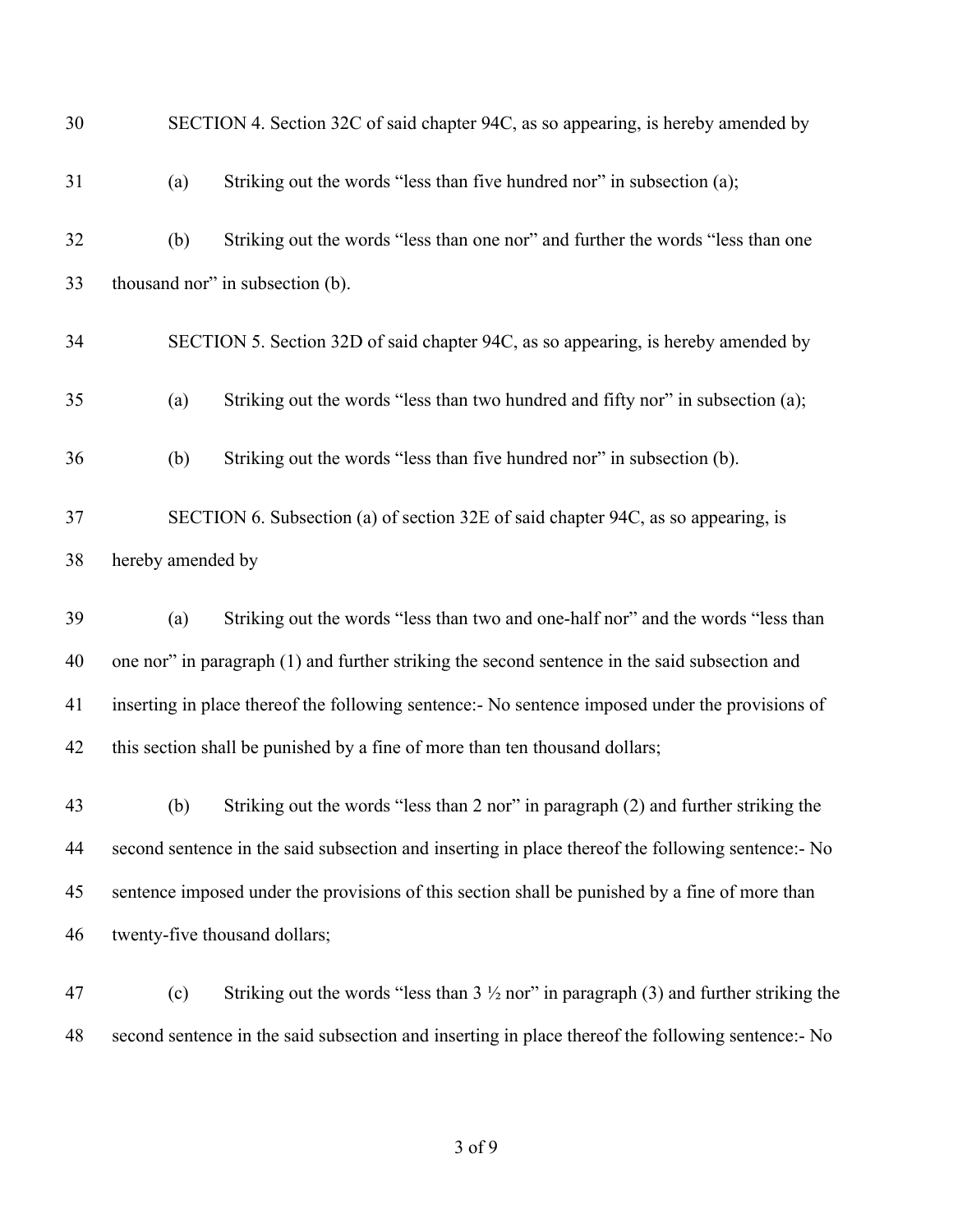sentence imposed under the provisions of this section shall be punished by a fine of more than fifty thousand dollars;

 (d) Striking out the words "less than 8 nor" in paragraph (4) and further striking the second sentence in the said subsection and inserting in place thereof the following sentence:- No sentence imposed under the provisions of this section shall be punished by a fine of more than two hundred thousand dollars;

 SECTION 7. Subsection (b) of section 32E of said chapter 94C, as so appearing, is hereby amended by

 (a) Striking out the words "less than 2 nor" in paragraph (1) and further striking the second sentence in the said subsection and inserting in place thereof the following sentence:- No sentence imposed under the provisions of this section shall be punished by a fine of more than twenty-five thousand dollars;

61 (b) Striking out the words "less than  $3\frac{1}{2}$  nor" in paragraph (2) and further striking the second sentence in the said subsection and inserting in place thereof the following sentence:- No sentence imposed under the provisions of this section shall be punished by a fine of more than fifty thousand dollars;

 (c) Striking out the words "less than 8 nor" in paragraph (3) and further striking the second sentence in the said subsection and inserting in place thereof the following sentence:- No sentence imposed under the provisions of this section shall be punished by a fine of more than one hundred thousand dollars;

of 9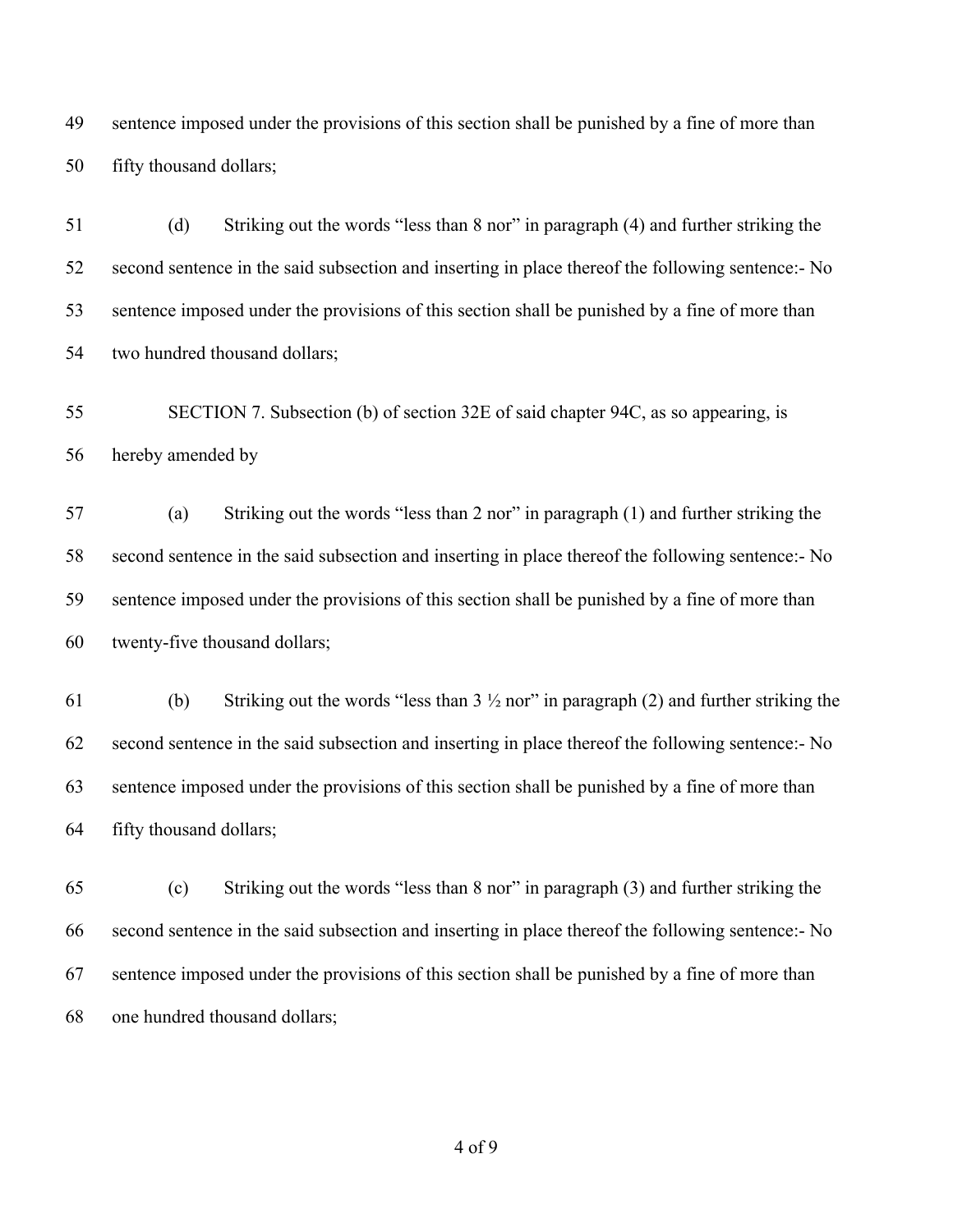(d) Striking out the words "less than 12 nor" in paragraph (4) and further striking the second sentence in the said subsection and inserting in place thereof the following sentence:- No sentence imposed under the provisions of this section shall be punished by a fine of more than fifty thousand dollars;

 SECTION 8. Subsection (c) of section 32E of said chapter 94C, as so appearing, is hereby amended by

 (a) Striking out the words "less than 3 ½ nor" in paragraph (1) and further striking the second sentence in the said subsection and inserting in place thereof the following sentence:- No sentence imposed under the provisions of this section shall be punished by a fine of more than fifty thousand dollars;

 (b) Striking out the words "less than 5 nor" in paragraph (2) and further striking the second sentence in the said subsection and inserting in place thereof the following sentence:- No sentence imposed under the provisions of this section shall be punished by a fine of more than fifty thousand dollars;

 (c) Striking out the words "less than 8 nor" in paragraph (3) and further striking the 84 second sentence in the said subsection and inserting in place thereof the following sentence:- No sentence imposed under the provisions of this section shall be punished by a fine of more than one hundred thousand dollars;

 (d) Striking out the words "less than 12 nor" in paragraph (4) and further striking the second sentence in the said subsection and inserting in place thereof the following sentence:- No sentence imposed under the provisions of this section shall be punished by a fine of more than five hundred thousand dollars;

of 9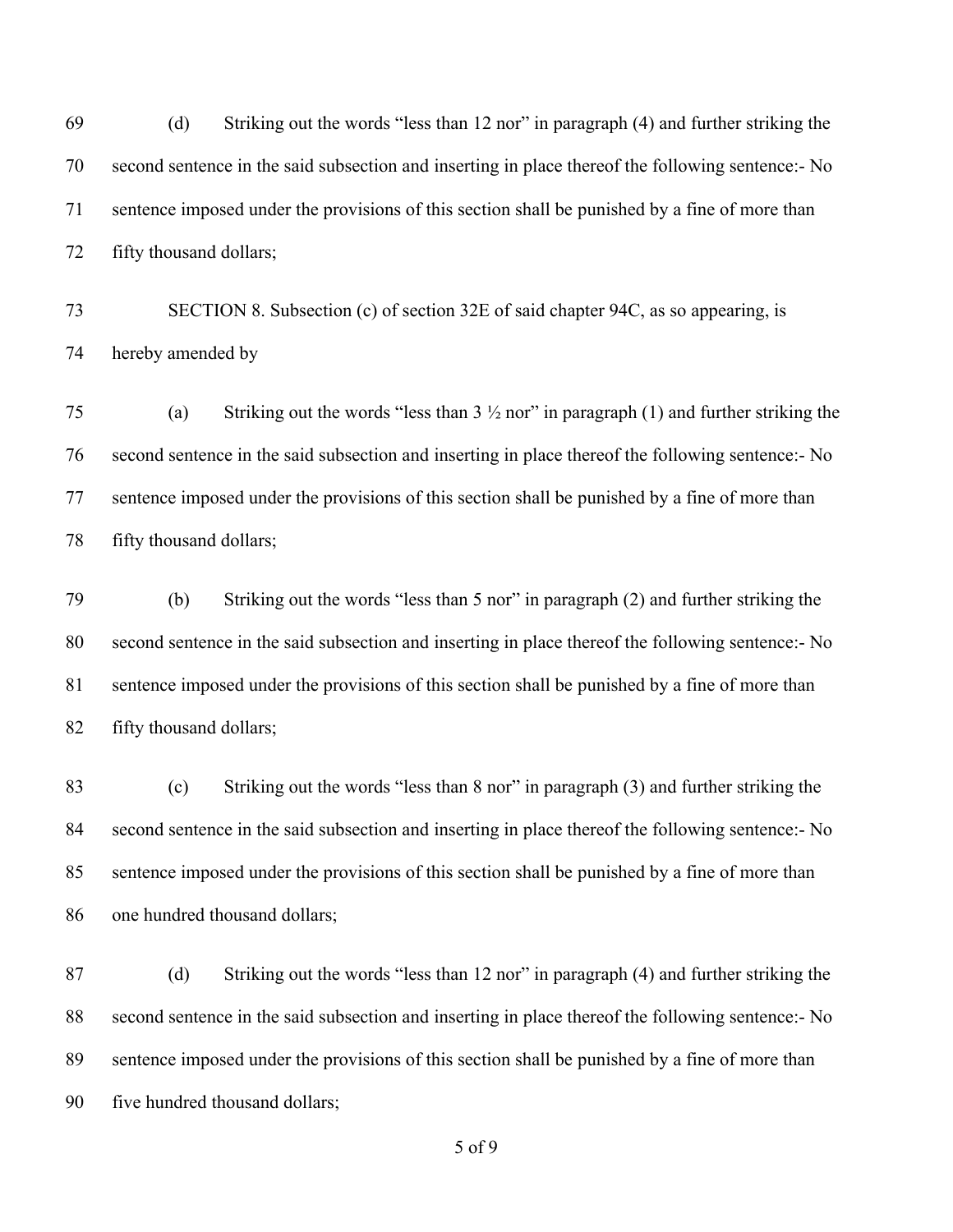SECTION 9. Subsection (d) of section 32E of said chapter 94C is hereby repealed.

SECTION 10. Section 32F of said chapter 94C, as so appearing, is hereby amended by

 (a) Striking out the words "less than five nor" in subsection (a) and further striking the second sentence in the said subsection and inserting in place thereof the following sentence:- No sentence imposed under the provisions of this section shall be punished by a fine of more 96 than twenty-five thousand dollars;

 (b) Striking out the words "less than three nor" in subsection (b) and further striking the second sentence in the said subsection and inserting in place thereof the following sentence:- No sentence imposed under the provisions of this section shall be punished by a fine of more 100 than twenty-five thousand dollars;

 (c) Striking out the words "less than two and one-half nor" and the words "less than two nor" in subsection (c) and further striking the second sentence in the said subsection and inserting in place thereof the following sentence:- No sentence imposed under the provisions of 104 this section shall be punished by a fine of more than twenty-five thousand dollars;

 (d) Striking out the words "less than five nor" in subsection (d) and further striking the second sentence in the said subsection and inserting in place thereof the following sentence:- No sentence imposed under the provisions of this section shall be punished by a fine of more 108 than twenty-five thousand dollars;

 SECTION 11. Section 32G of said chapter 94C, as so appearing, is hereby amended by striking out the words "less than two hundred and fifty nor."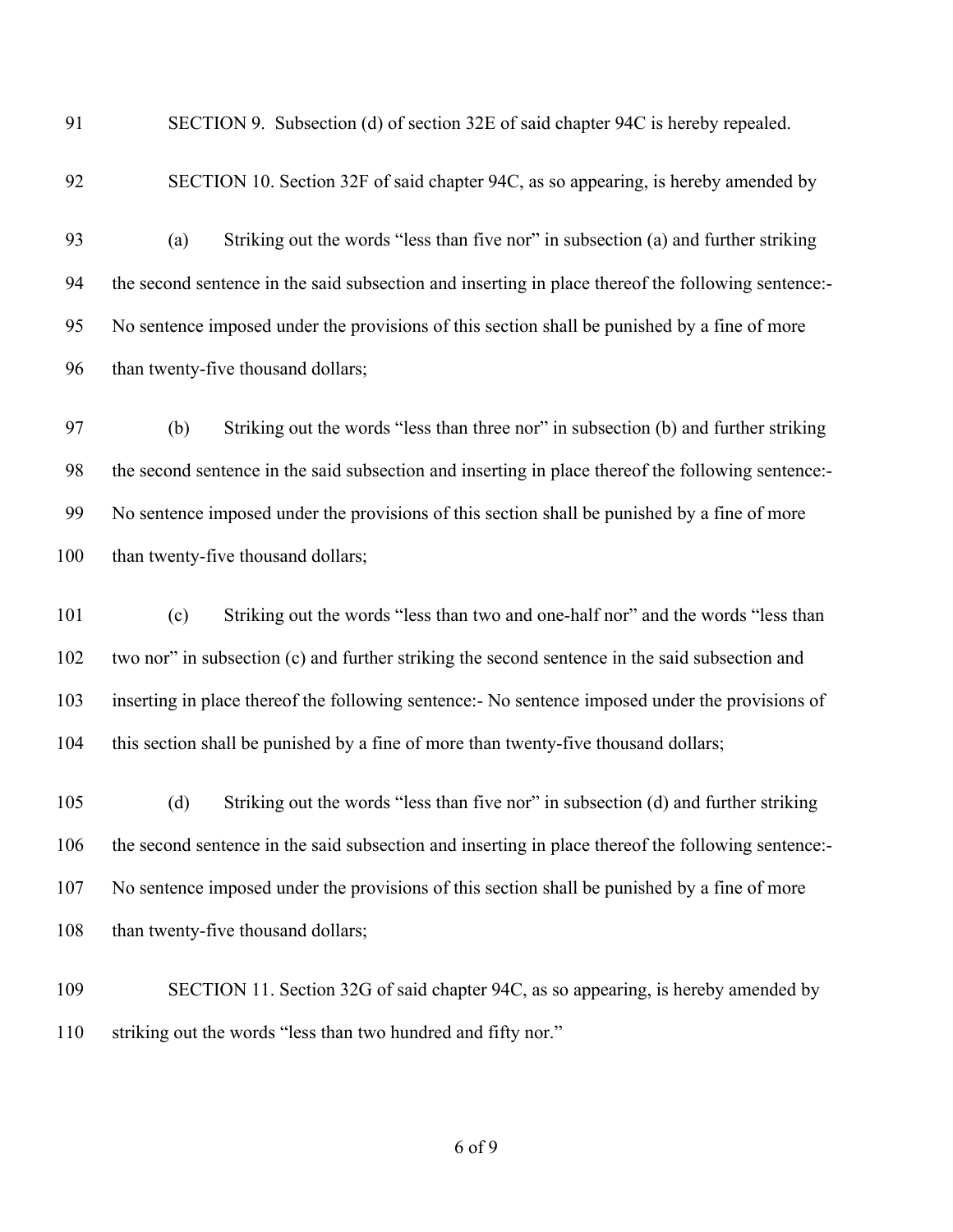SECTION 12. Section 32 H of said chapter 94C, as so appearing, is hereby amended by striking this section in its entirety.

SECTION 13. Section 32I of said chapter 94C, as so appearing, is hereby amended by

 (a) Striking out the words "less than one nor" and the words "less than five hundred nor" in subsection (a);

 (b) Striking out the words "less than three nor" and the words "less than one thousand 117 nor" in subsection (b);

(c) Striking out the words "less than fifty nor" in subsection (c).

 SECTION 14. Section 32J of said chapter 94c, as so appearing, is hereby amended by striking out the section in its entirety and replacing it with the following:-

121 Section 32J. Any person who violates the provisions of section thirty-two, thirty-two A, thirty-two B, thirty-two C, thirty-two D, thirty-two E, thirty-two F or thirty-two I while in or on, or within 300 feet of the real property comprising a public or private accredited preschool, accredited headstart facility, elementary, vocational, or secondary school if the violation occurs between 5:00 a.m. and midnight, whether or not in session, or within one hundred feet of a public park or playground shall be punished by a term of imprisonment in the state prison for not more than fifteen years or by imprisonment in a jail or house of correction for not more than two and one-half years. A fine of not more than ten thousand dollars may be imposed. In accordance with the provisions of section eight A of chapter two hundred and seventy-nine such sentence shall begin from and after the expiration of the sentence for violation of section thirty-two, thirty-two A, thirty-two B, thirty-two C, thirty-two D, thirty-two E, thirty-two F or thirty-two I. Lack of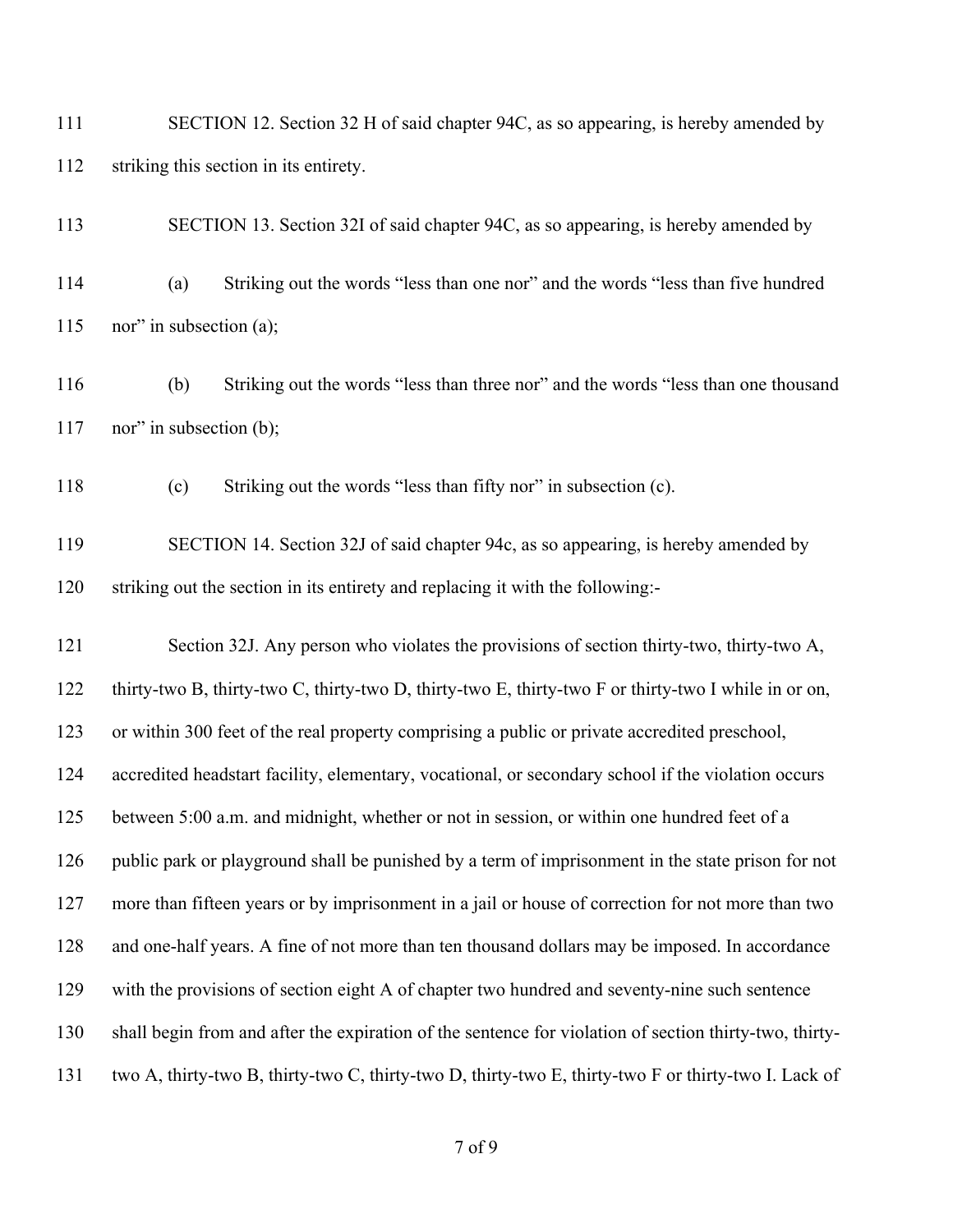knowledge of school boundaries shall not be a defense to any person who violates the provisions of this section.

 SECTION 15. Section 32K of said chapter 94C, as so appearing, is hereby amended by striking out the words "less than five years nor" and further striking the second sentence in said section and inserting in place thereof the following sentence:- No sentence imposed under the provisions of this section shall be punished by a fine of more than one hundred thousand dollars. SECTION 16. Section 34 of said chapter 94C, as so appearing, is hereby amended by striking out the words "less than two and one-half years nor" in the third sentence of the first paragraph. SECTION 17. Notwithstanding any general or special law to the contrary, a person

 serving a sentence for violating any provisions of Chapter 94C or charged with such a violation but a guilty plea has not been accepted nor a conviction entered as of the effective date of this act shall be eligible to receive deductions from his sentence for good conduct under Sections 129C and 129D of Chapter 127.

 SECTION 18. Notwithstanding any general or special law to the contrary, a person serving a sentence for violating any provisions of Chapter 94C or charged with such a violation but a guilty plea has not been accepted nor a conviction entered as of the effective date of this section shall be eligible to participate in education, training, employment or work release programs established pursuant to Sections 49, 49B, 49C, 86F and 86G of Chapter 127.

 SECTION 19. Notwithstanding any general or special law to the contrary, a person serving a sentence for violating any provisions of Chapter 94C or charged with such a violation but a guilty plea has not been accepted nor a conviction entered as of the effective date of this

of 9